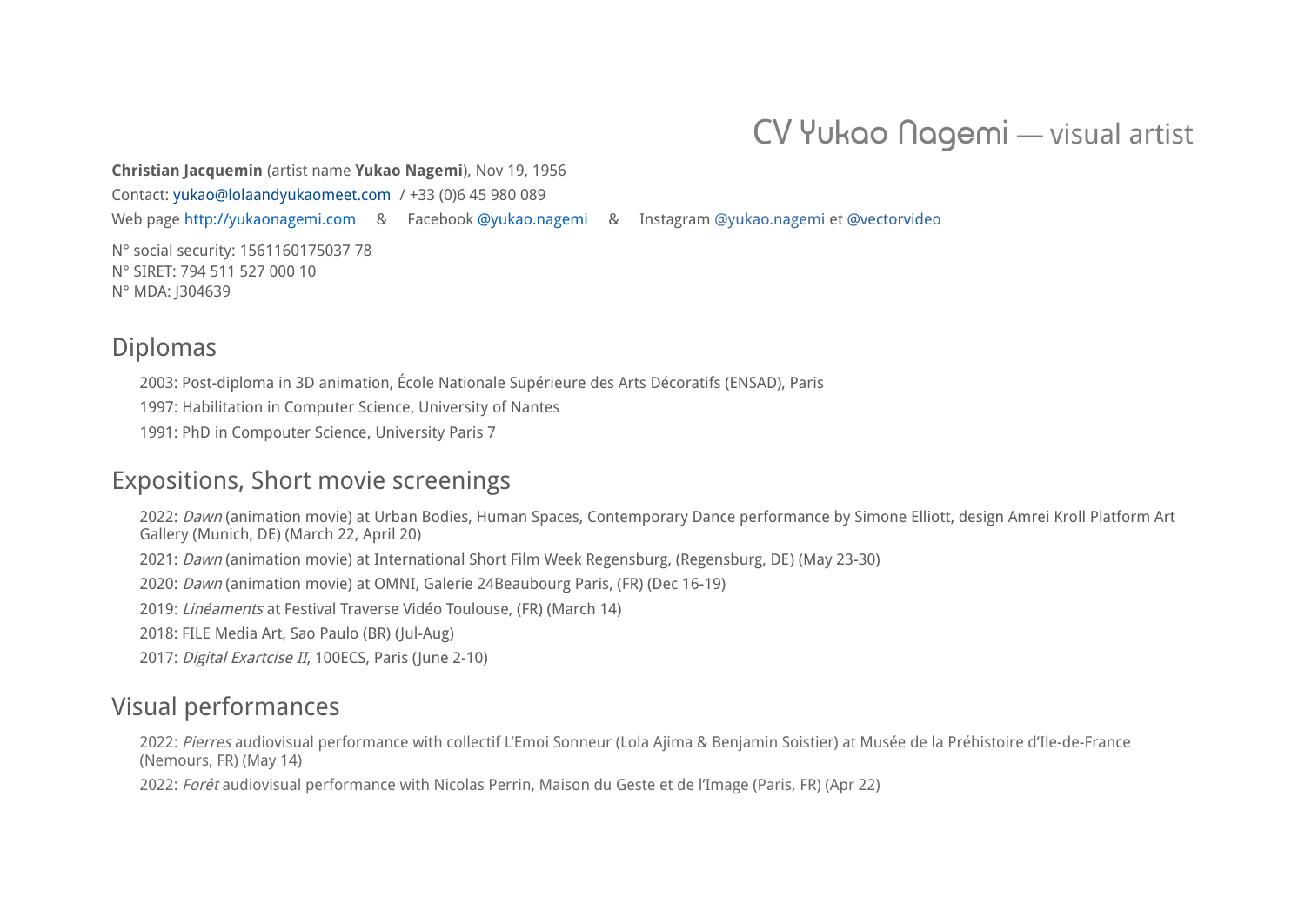2022: Pierres audiovisual performance with collectif L'Emoi Sonneur (Nicolas Perrin & Camille Emaille) at (Marcq-en-Yvelines, FR) (Mar 4)

2021: Caverne de Platon audiovisual performance with Duo Phase (Cédric Barbier & Benjamin Soistier) at La Cave (Argenteuil, FR) (Nov 29)

2021: Volsupa audiovisual performance at B-Seite, JetztKultur (Mannheim, DE) (October 30)

2021: Araknit dance and audiovisual performance at Vendredi (P)Arty, Château Ephémère (Carrières-sous-Poissy, FR) (Oct 15)

2021: La Tempête theater play by Véronique Caye (company Laboratoire Victor Vérité) at Scène de Recherche ENS Paris-Saclay (Saclay, FR) (Nov 11-13)

2021: Caverne de Platon audiovisual performance with Duo Phase (Cédric Barbier & Benjamin Soistier) at Negotium, Association ARCAN, MIN (Grenoble, FR) (August 29)

2021: Araknit dance and audiovisual performance at Biennale Arts Sciences Réseaux, Atheneum (Dijon, FR) (April 6)

2020: Völuspá audiovisual performance at Ear Sound Scape Lokstallarna (Malmö, SE) (Oct 10)

2020: La Tempête a live performance by Véronique Caye (company Laboratoire Victor Vérité) at Scène de Recherche ENS Paris-Saclay (Saclay, FR) (Feb 27-28)

2020: Treffpunkt Speech(Less) a choreography by Annika Kompart, Kampnagel, Hamburg, (DE) (Jan 30)

2020: Treffpunkt Speech(Less) a choreography by Annika Kompart, Momentum Theater Odense, (DK) (Jan 21-22)

2019: La Caverne de Platon, audiovisual performance with Duo Phase (Cédric Barbier et Benjamin Soistier), Afterworks at Château Éphémère (Carrières, FR) (Nov 21)

2019: Völuspá audiovisual performance Lola and Yukao Meet (Lola Ajima) at Théâtre des Ilets pour Montlucon Art Mobile (commissaire Marie-Laure Desjardins) (Montluçon, FR) (Avril 12)

2019: Wild grandchild of tree/electric — LABOR 1/12 at ROXY with the Artlight Collective, Ulm, (DE) (Feb 27, March 1)

2019: Treffpunkt Speech(Less) a choreography by Annika Kompart, Baadteatret, Copenhagen (DK) (Jan 19-23)

2019: Redefining Space an audiovisual project of F. Dähn and T. Maos, Kulturzentrum franzK, Reutlingen (DE) (Jan 8)

2018: Light and resonances of Stambeli an audiovisual performance with F. Bahri, S. Ouergli, S. Molki, Tunis (TU) (Sep 6-9)

2017: Ateliers Portatifs a composition of I. Malaussena for 2 accordions by XAMP ensemble. Espace des Arts sans frontières. Paris (FR) (May 25)

2017: Fragility/Crime/Satisfaction with I. Huber, I. F. Kurth, K. Niggemann, & Y. Robova, CAMP Festival, Waschhaus Postdam, (DE) (Aug 12)

2017: Sie haben es rausgerissen with Aymen Gharbi, Maelle Ludwig & Thomas Maos, CAMP Festival, Waschhaus Postdam, (DE) (Aug 12)

2017: Composites with Soundinitiative ensemble, Espace des Arts sans frontières, Paris (May 25)

2019: Théâtre des Ilets, pour Montluçon Art Mobile (commissaire Marie-Laure Desjardins) Montluçon, (FR) (Apr 12)

2019: Gilleleje Bibliotek, Gilleleje, (DK) (Jan 26).

2018: Espace Roger Pastourie (Fête des Lumières), Bron, (FR) (Déc 8).

2018: Espace Culturel Boris Vian, Les Ulis, (FR) (Oct 18).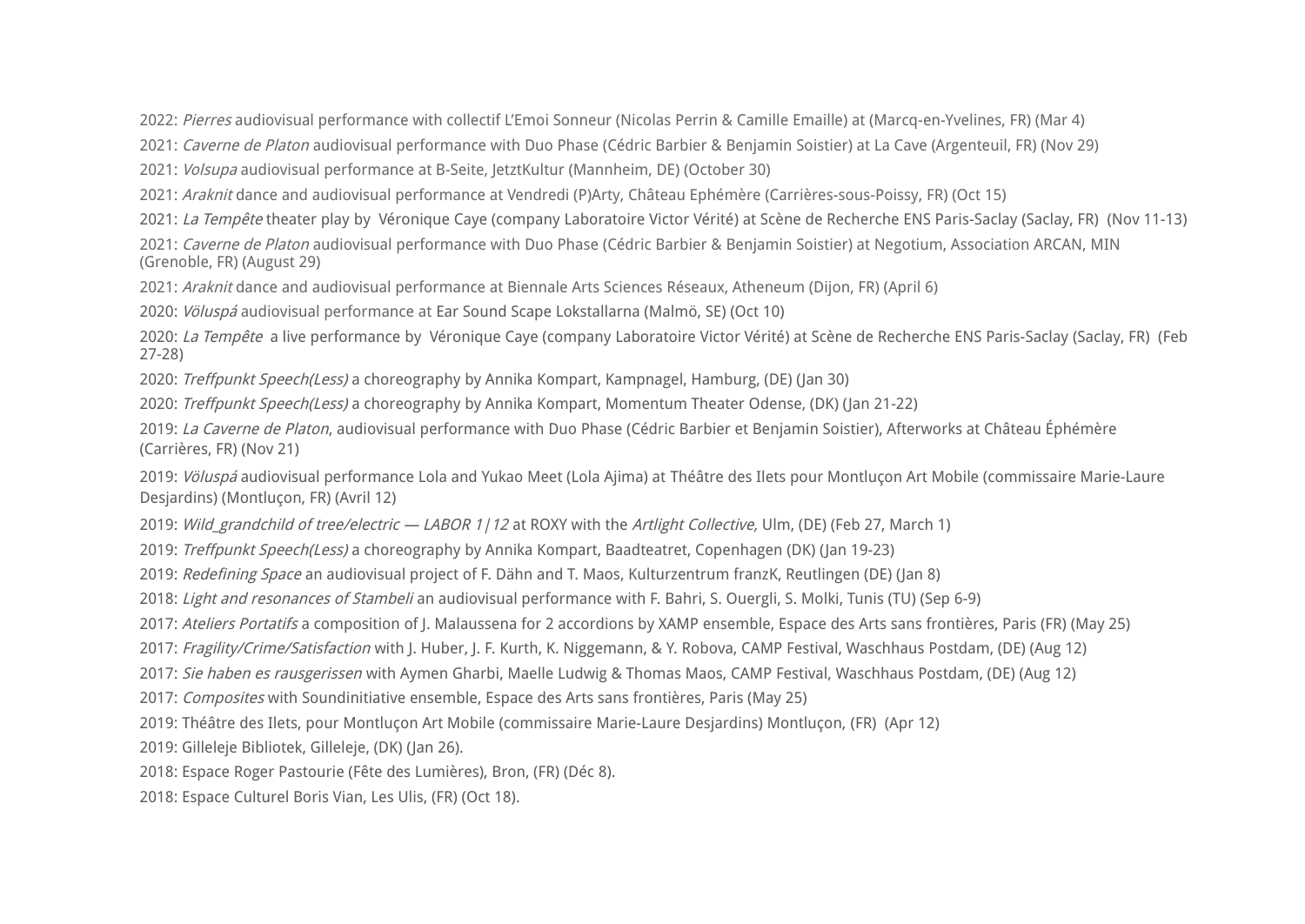2018: SPIR Festival, Holbaek, (DK) (Aug 4).

2018: Afterwork #39 at Château Éphémère – Fabrique sonore et numérique Carrières sous Poissy, (FR) (July 5). 2018: Portes Ouvertes 2018 at 100 ECS with video duo Konpyuta / dasein Paris, (FR) (June 23) 2018: Video screening during FILE Media Art at Fiesp Cultural Center - Ruth Cardoso (Sao Paulo, BR) 2018: Escale Numérique - RVBn à La médiathèque Jean Prévost Bron (FR) (June 28) 2017: Patchlab festival at Hevre, Krakow, (PL) (Oct 27) 2016: Festival Photophore, Tremblay-en-France (FR) (Oct 10-15) 2016: FILE Media Art, Sao Paulo (BR) (Aug) (Jul 11-Aug 28) 2016: Digital Exartcise, Le 100, Paris (FR) (June 10-12) 2016: Festival Vision'R, Le Cube, Issy (FR) (June 09) 2016: Fairplay, Café Pas si loin, Pantin (FR) (March 12)

2016: B-Seite Festival, Mannheim (DE) (March 12-20)

## Publications

2022: Y. Nagemi, Le geste comme passeur d'intermédialité, Astasa revue arts sciences soutenue par l'Université Bordeaux Montaigne, [https://www.astasa.org/2022/03/29/le-geste-comme-passeur-dintermedialite%ef%bf%bc/](https://www.astasa.org/2022/03/29/le-geste-comme-passeur-dintermedialite%EF%BF%BC/)

2021: Y. Nagemi, Pour un art vidéo acousmatique ?, Actes des Rencontres Acousmatiques 2021, CraneLab, [https://www.academia.edu/56475736/Actes\\_des\\_rencontres\\_acousmatiques\\_2021\\_CRANE\\_Lab](https://www.academia.edu/56475736/Actes_des_rencontres_acousmatiques_2021_CRANE_Lab)

2018: L. Bonnotte & Y. Nagemi. Linéaments, ou la déterritorialisation numérique par nos gestes graphiques (partage créatif en dessin augmenté), Links Series 3-4, <http://links-series.com/n-3-4-musique-espace-habite/>

2018: Y. Nagemi, *porphyrograph — the "electric" pen*, Technarte Conference 2018, [https://lolaandyukaomeet.com/media/portfolio/YN\\_porphyrograph\\_technarte\\_2018.pdf](https://lolaandyukaomeet.com/media/portfolio/YN_porphyrograph_technarte_2018.pdf)

## Press

2019: Que le dessin devienne poésie avec Yukao Nagemi, Personal text based on cue words (in French) about my visual work, edited by Marie-Laure Desjardins in the online media ArtsHebdoMédias<https://www.artshebdomedias.com/article/que-le-dessin-devienne-poesie-avec-yukao-nagemi/>

2018: Le cercle magique de Lola and Yukao Meet, Interview (in French) about our project Völuspá by Marie-Laure Desjardins in the online media ArtsHebdoMédias <https://www.artshebdomedias.com/article/le-cercle-magique-de-lola-and-yukao-meet/>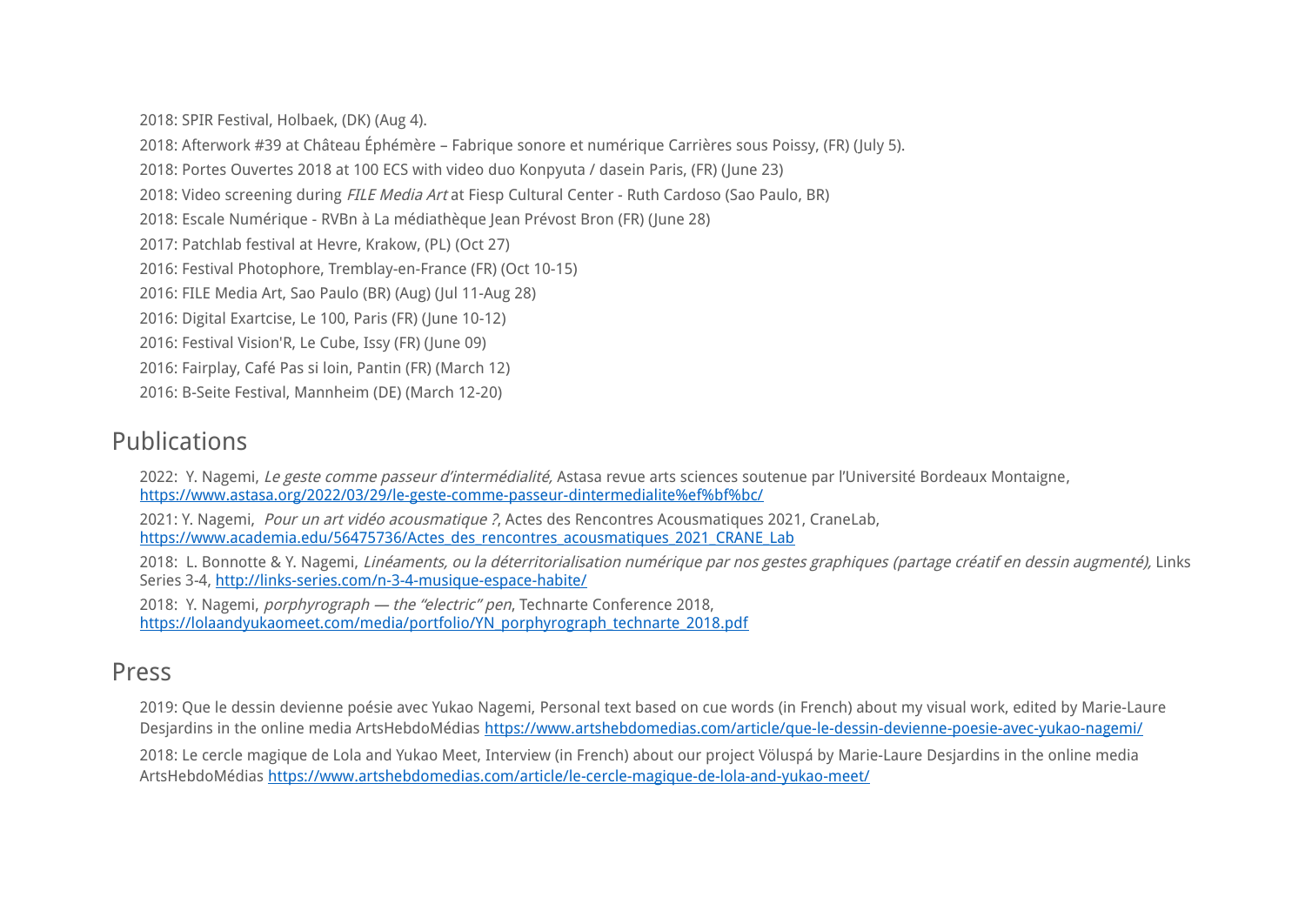2015: Explore an Underground World of Pixel-Based Microorganisms about "generative nights" , Creators Project:

## Teaching - Workshops

2022 : Ateliers de création graphique et audio numérique pour des jeunes avec autisme. soutenu par la DRAC Bourgogne-Franche Comté dans le cadre du dispositif Culture et Santé, IME La Postaillerie, Clamecy, France

2021 : Ateliers de création graphique numérique pour des jeunes, Fixin, France

2018-19, 2019-20, 202-21 : Intermedialités, cours dans l'unité de formation Initiation to the digital environment, 1ere année, Ecole Nationale Supérieure des Beaux-Arts (ENSBA), Paris, France

2019 : Séminaire dans le cursus Composition et Informatique Musicale, IRCAM, Paris, France Installation Maison Sensible: collaboration Lola and Yukao Meet et Scenocosme

2021: Architecture, regards sur la ville (with Scenocosme), Deuil-la-Barre (FR) (May 13-24)

2021: Un Singe en Hiver (with Scenocosme), Dijon (FR) (Dec 10-21)

2021: Aujourd'hui Musiques (with Scenocosme), Théâtre de l'Archipel, Perpignan (FR) (Nov 12-21)

2019: Cité by Night (with Scenocosme), Cité des arts, St Denis, La Réunion (FR) (Jan 24-25)

2017: Festival Safra'Numériques (with Scenocosme), Le Safran, Amiens (FR) (Feb 7-11)

2016: Musée des grands causses (with Scenocosme), Millau (FR) (June 17-Sept 12)

2016: e-fest (with Scenocosme), Palais Abdellia, La Marsa (TU) (Oct 3-10)

2016: Digitalni Rendez-Vous (with Scenocosme), Zagreb (HR) (May 4-8)

2016: Mirage Festival (with Scenocosme), Lavoir Public, Lyon (FR) (March 2-6)

## Residences

Apr 2022: one-week creation residence at Château Éphémère – Fabrique sonore et numérique for *AraKnit* a solo dance project with audiovisual Annika KompArt (dancer and choreographer) et Lola and Yukao Meet (Lola Ajima cello and digital audio, & Yukao Nagemi)

Mar 2022: one-week creation residence at Marcq-en-Yvelines for *Pierres* a stone percussion project with audiovisual collective L'Emoi Sonneur (Camille Emaille percussion, Nicolas Perrin conception et digital audio, Yukao Nagemi)

Nov 2021: 5-days creation residence at La Scène de Recherche Paris Saclay for La Tempête a multimedia theater play of Véronique Caye (Laboratoire Victor Vérité)

Oct 2021: one-week creation residence at Château Éphémère – Fabrique sonore et numérique for AraKnit a solo dance project with audiovisual Annika KompArt (dancer and choreographer) et *Lola and Yukao Meet* (Lola Ajima cello and digital audio, & Yukao Nagemi)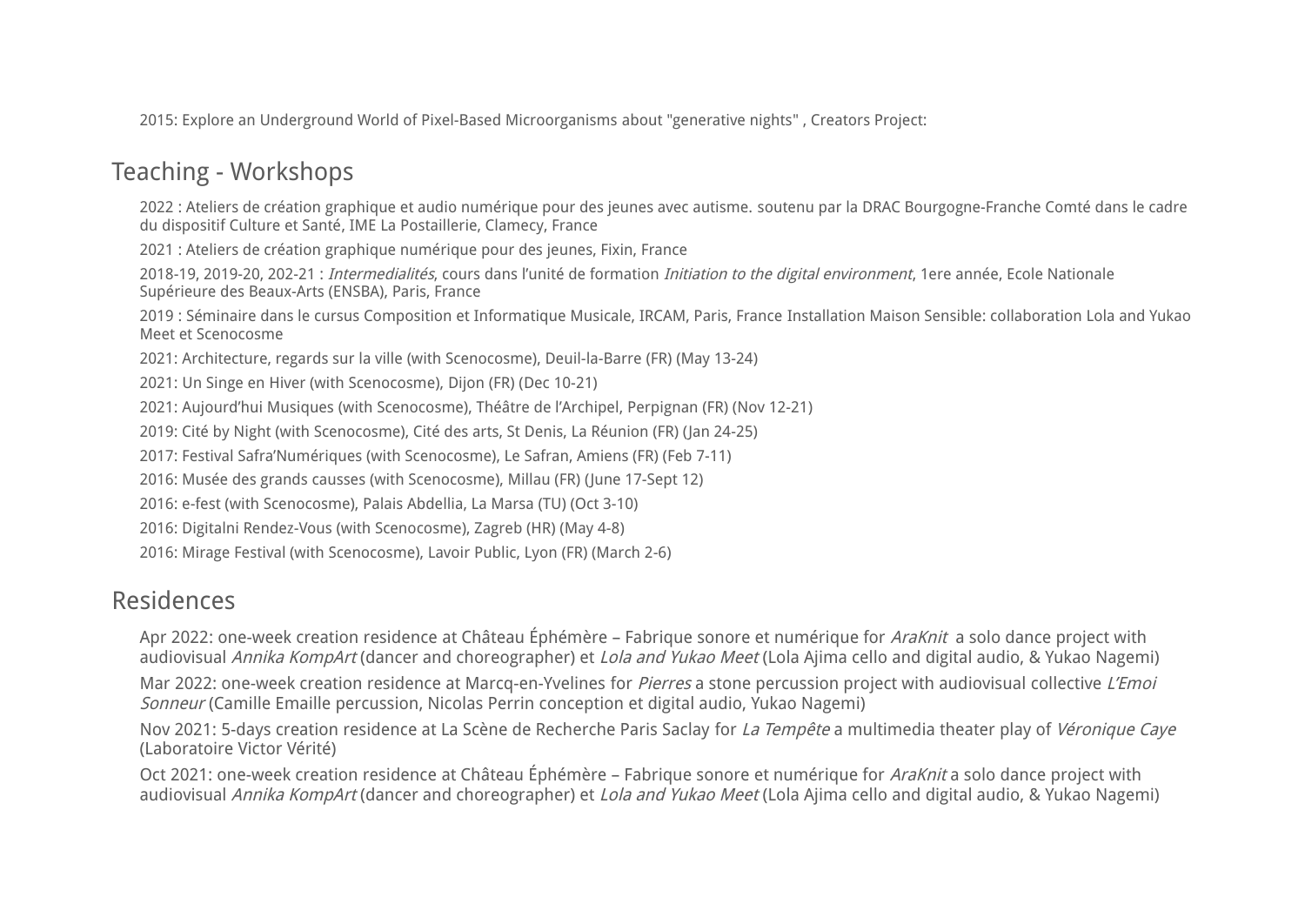Apr 2021: 8-days creation residence at l'Atheneum, Centre culturel de l'Université de Bourgogne for AraKnit a solo dance project with audiovisual Annika KompArt (dancer and choreographer) et Lola and Yukao Meet (Lola Ajima cello and digital audio, & Yukao Nagemi)

Feb 2020: 12-days creation residence at La Scène de Recherche Paris Saclay for La Tempête a multimedia theater play of Véronique Caye (Laboratoire Victor Vérité)

Nov 2019: one-week creation residence at Château Éphémère – Fabrique sonore et numérique for La Caverne de Platon a percussion and audiovisual performance le Duo Phase (Cédric Barbier et Benjamin Soistier percussionnistes et digital audio)

May-July 2018: 4 weeks creation residence at Château Éphémère – Fabrique sonore et numérique for Völuspá an audiovisual project which combines electroacoustic composition, cello, and digital audio, augmented performative drawing, and live painting

## Publication - Conference

2018: presentation of porphyrograph the "electric pen", Technarte Conference, Bilbao (ES) (April 18)

# Organization of Events

Sonic Drawing 2019 (avec Simon Girard), 15 mars 2019, 100 ECS, Paris. Festival musical and visual performances with 5 artist collectives, audience around 70 people.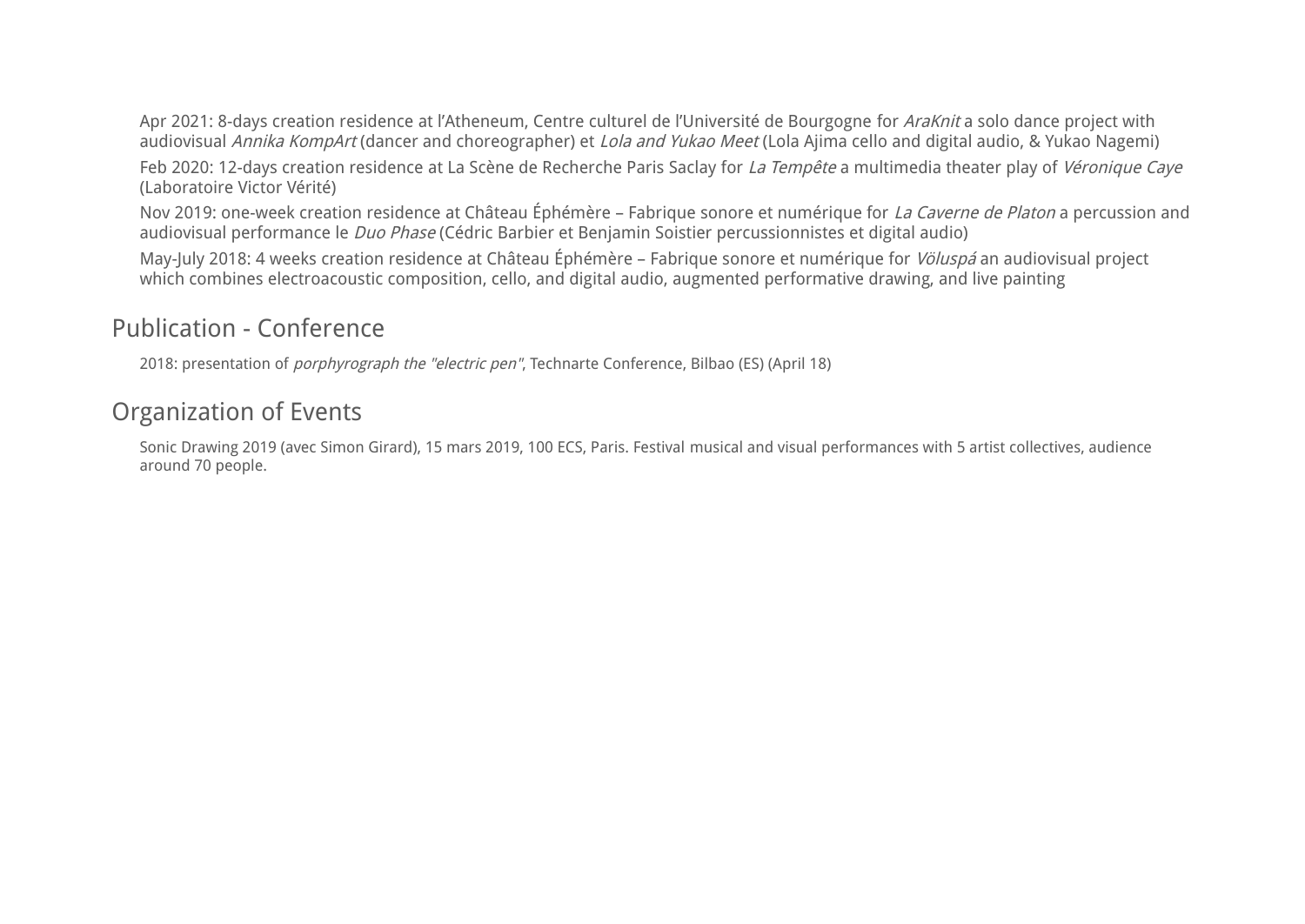# Bio Yukao Nagemi — visual artist

**Christian Jacquemin** (artist name **Yukao Nagemi**) visual artist

https://yukaonagemi.com / contact [yukao@lolaandyuakomeet.com](mailto:yukao@lolaandyuakomeet.com) Instagram [@yukao.nagemi](https://www.instagram.com/yukao.nagemi/) - Lola and Yukao Meet [https://lolaandyukaomeet.com](https://lolaandyukaomeet.com/)

I am a visual artist whose main activity is *augmented performative drawing*. This graphic practice is based on a gesture capture through a graphic tablet or a camera. It is augmented with digital effects and video-projected on stage. It is therefore a form of drawing for live performance which takes advantage of digital technology for amplification (large-scale projection through video-projection) and graphic effects which are mainly linked to sound analysis (attacks, volume, frequency bands). Depending on the artistic setups, this graphic form is similar to drawing, lighting, or scenery. Rather nonfigurative, it aims to stimulate the imagination of spectators and to complete the expressions of other disciplines with a graphic trace, permanent or evanescent, linked to other artistic presences on stage.

This practice is very different from drawn concerts. It does not aim to produce a reproducible work because the visual form is constantly changing. It is based on the drawn performance, its gesture, and the connection with other media on stage thanks to sensory receptivity and thanks to digital devices. It is similar to the electric guitar, in that it relies on a traditional medium (drawing) and provides an amplified and visually augmented form of it. (The computer program is distributed as Open Source on github.)

Initially developed as part of the duo Lola and Yukao Meet with musician and electroacoustic composer Lola Ajima, I gradually extended my collaborations to other performing arts disciplines: dance with Annika Kompart and theater with Véronique Caye, and other musical forms such as contemporary music with SoundInitiative, the XAMP duo, Julien Malaussena, live music with Emoi Sonneur, traditional music with Salah El Ouergli… My graphic creations were initially mainly figurative. They gradually became more symbolic or abstract, more in connection with other artistic forms. Initially projected on screen, the visuals are now rather projected on the instruments, the performers, on physical elements of the stage such as the floor or the back of the stage. Initially limited to drawing, my practice now incorporates photo and video, object manipulation, and light control. The too systematic use of screens on stage for the visual parts sometimes seems to me to be an easy solution, which does not sufficiently question the good harmony between the image and the other disciplines and takes the risk of dominating the stage without creative dialogue.

Several residences at the Scène de Recherche Paris-Saclay, at the Château Ephémère and at the Atheneum have allowed me to increase the range of my tools and to carry out in situ experiments. Contacts with artists having a reflection on the image on stage like Véronique Caye, on the augmentation of sound and image like Nicolas Perrin, on the spatialization of sound like Lola Ajima, made me evolve in my practice. I now approach my graphic creation as a component of a visual, sound and bodily ecology on stage, with which it must develop forms of communication and creative complementarity.

During Covid lock-down, I made three animated films based on pieces of music. They are all three made with an animation technique called vector video, in reference to vector drawing.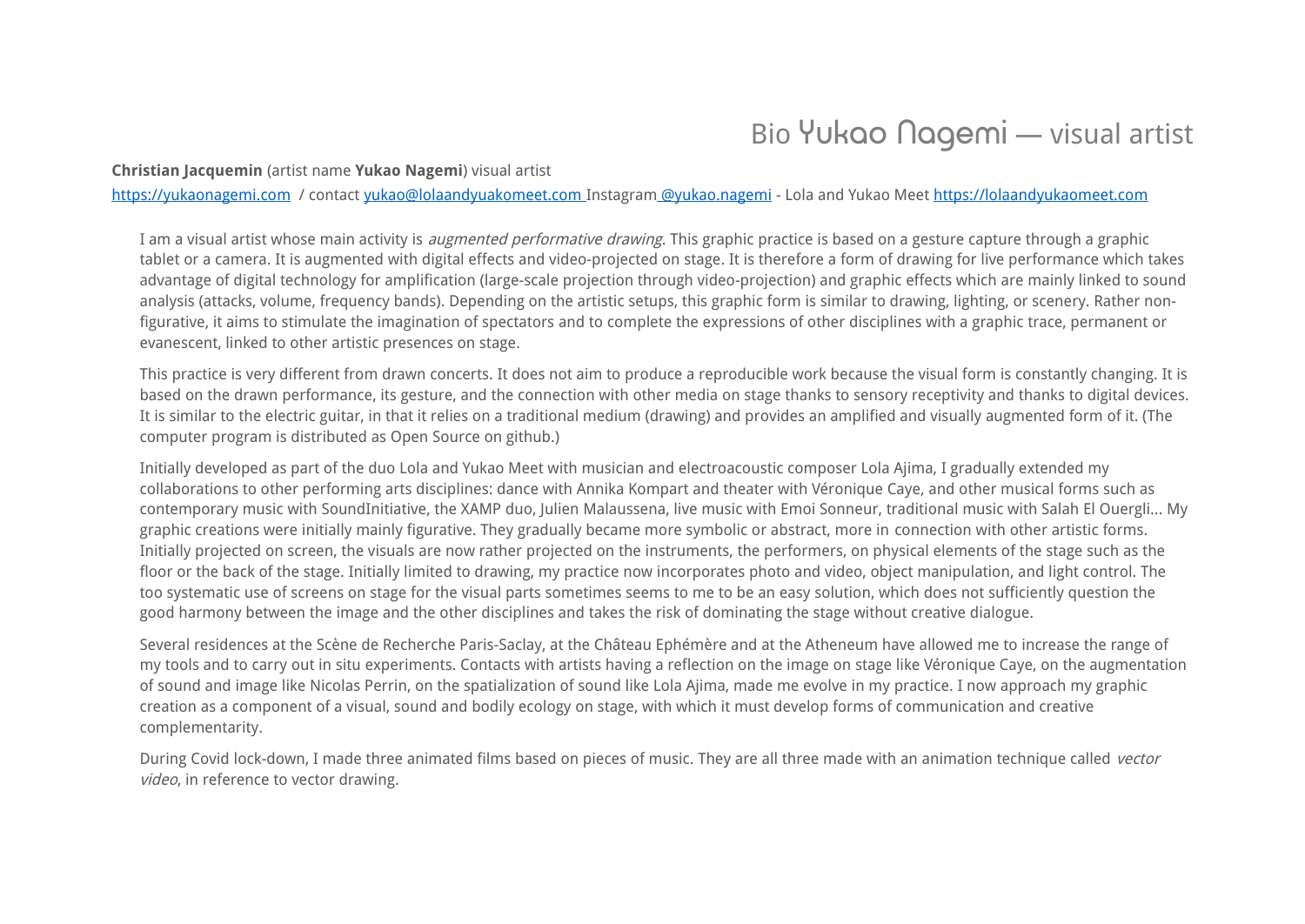# Portfolio (extracts) — Yukao Nagemi visual artist — <http://yukaonagemi.com/>

## Augmented performative drawing



#### AraKnit

Dance and audiovisual: Annika KompArt (Dance & choreography), Lola and Lola Ajima (cello & digital audio) Graphic composition and interpretation Yukao Nagemi

Dance solo (45'), 2020

Links: [vimeo](https://vimeo.com/695480297) and [web page](https://lolaandyukaomeet.com/lym-araknit/)

#### La Tempête

Theater and audiovisual: Véronique Caye (Laboratoire Victor Vérité) Graphic composition and interpretation Yukao Nagemi Theater play (45'), 2020 Links: [vimeo](https://vimeo.com/412683316) and [web page](https://lolaandyukaomeet.com/yn-la-tempete/)

### La Caverne de Platon

Percussion and digital audio : Duo Phase (Cédric Barbier and Benjamin Soistier, percussion) Graphic composition and interpretation Yukao Nagemi Live musical and visual performance (35'), 2020 Links: [vimeo](https://vimeo.com/373412160) and [web page](https://lolaandyukaomeet.com/yn-la-caverne-de-platon/)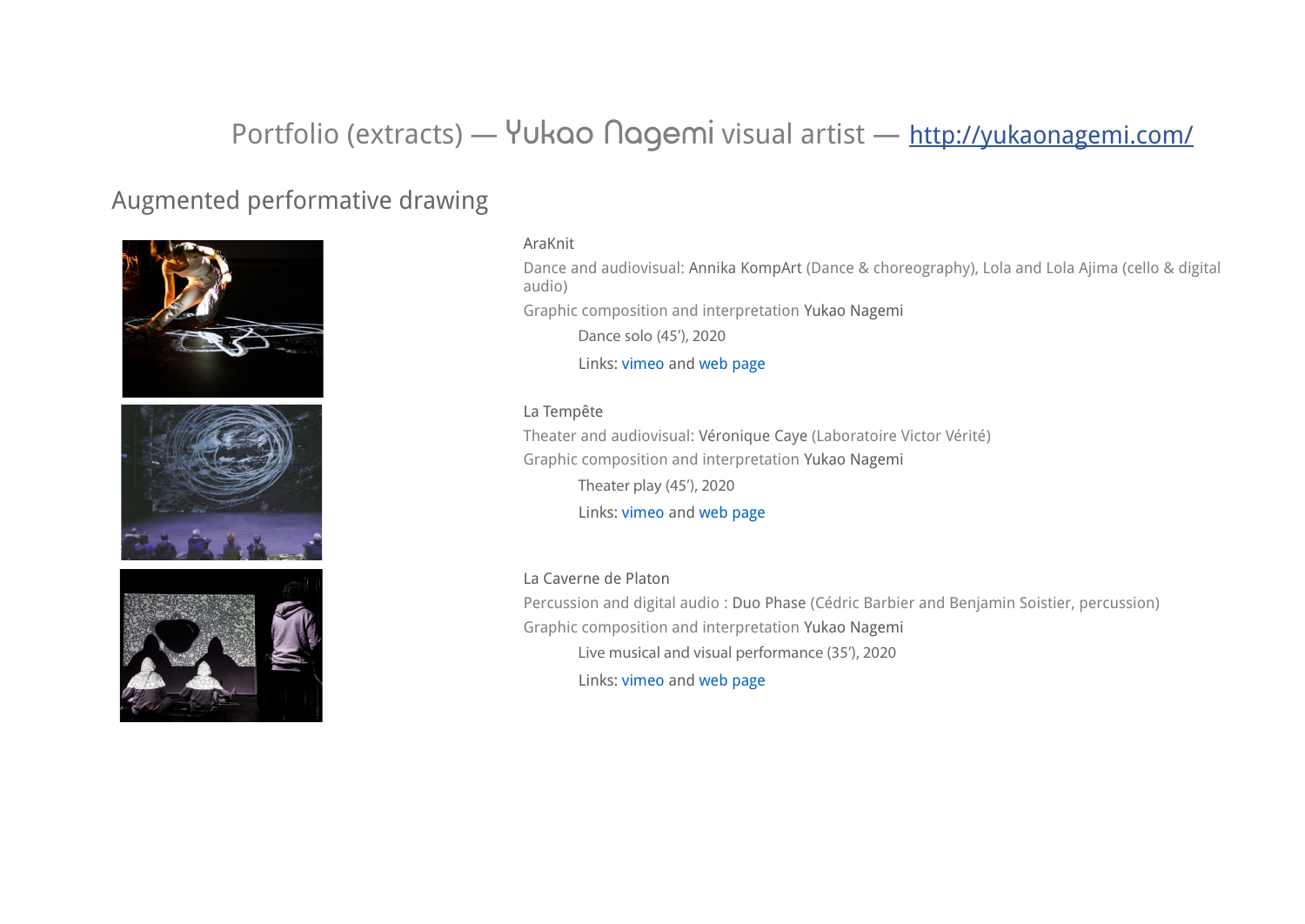







Silent Drawing at Treffpunkt Speech(less) Choreography and dance: Annika Kompart Graphic expression and programming Yukao Nagemi Dance performance followed by a visual installation (40'), 2019 Links: [vimeo](https://vimeo.com/313146701) and [web page](https://lolaandyukaomeet.com/yn-speechless/)

Völuspa by Lola Ajima and Yukao Nagemi (Lola and Yukao Meet) Live musical and visual performance (30'), 2018 Links: [vimeo](https://vimeo.com/334376893) and [web page](https://lolaandyukaomeet.com/lym-voluspa/)

## Ateliers portatifs Music composition Julien Malaussena, Interpretation XAMP microtonal accordion duo, Graphic composition and interpretation Yukao Nagemi Live musical and visual performance (12'), 2017

Links: [vimeo](https://vimeo.com/245489132) and [web page](https://lolaandyukaomeet.com/yn-ateliers-portatifs/)

Generative nights by Lola Ajima and Yukao Nagemi (Lola and Yukao Meet) Live audio-visual performance (36'), 2015 Links: [vimeo](https://vimeo.com/146484295) and [web page](https://lolaandyukaomeet.com/index.php/generative-nights-2015)